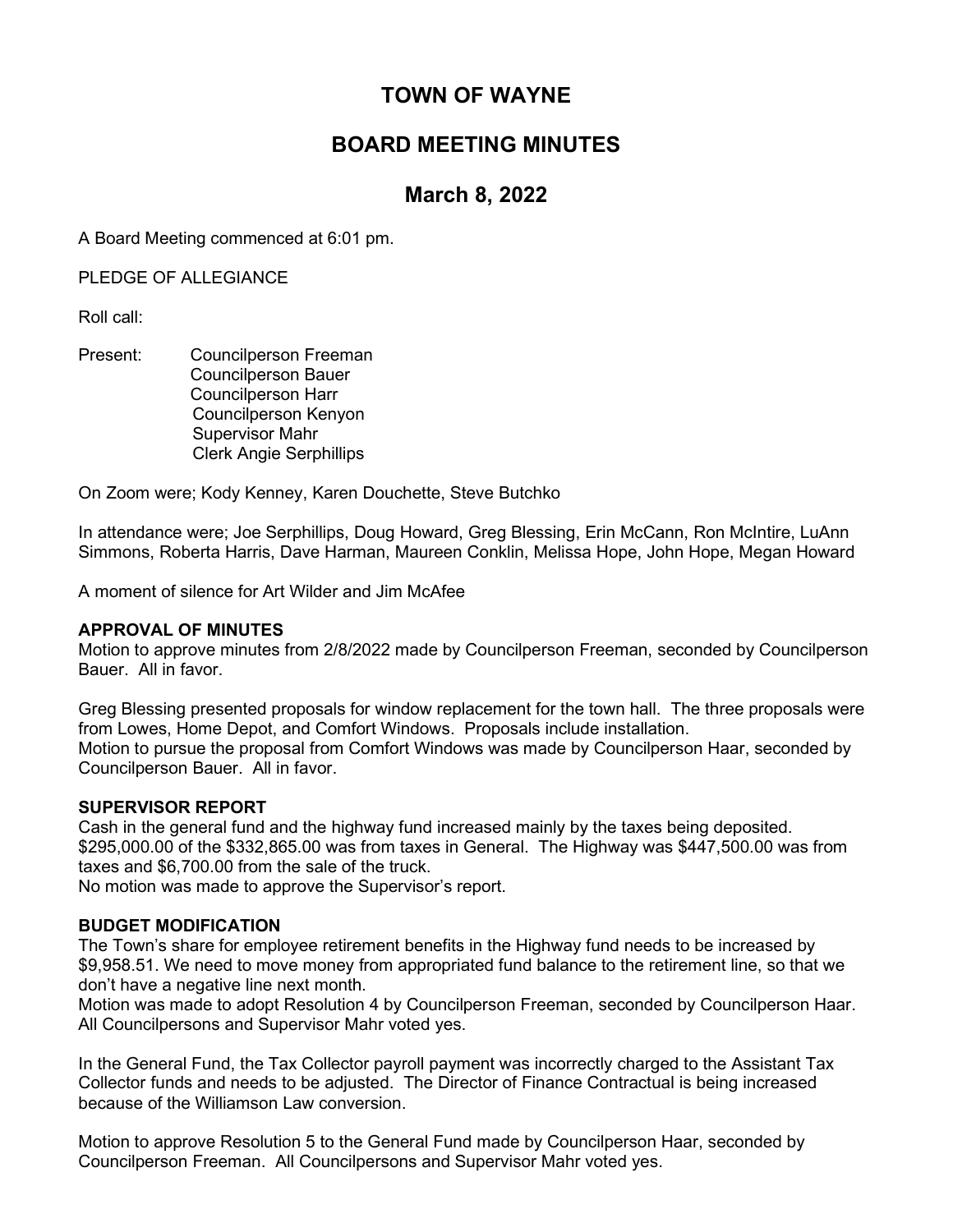## PROCUREMENT POLICY

Town Board must authorize any purchase over \$1000.00. Anything over that amount must be approved by three (3) board members. Written quotes are required for competitive bidding.

The 2020 AUD were completed. The 6 questions were answered and accepted by the State. That AUD is now closed. An extension for the 2021 AUD has been filed for 60 days. Carol Golden will be doing the AUD, and training our bookkeeper.

A motion to approve Carol Golden to complete 2021 AUD made by Councilperson Kenyon, Seconded by Councilperson Freeman. All Councilpersons, and Supervisor Mahr voted Yes.

We are awaiting feedback on the audit, from Mengel, Metzger and Barr.

## CLERKS REPORT

There were no questions on the Clerks report. A motion to approve Clerks report made by Councilperson Haar, seconded by Councilperson Kenyon. All in favor.

# **VOUCHERS**

A voucher was added for \$100.00 to the General fund for the Highway Superintendent dues, for Steuben County Association of Highway. A motion to approve Vouchers was made by Councilperson Kenyon, seconded by Councilperson Freeman. All in favor.

## TAXES

The balance to be collected is \$77,733.00 less this year, then at this time last year. The close out meeting scheduled with the County is April 14<sup>th</sup>.

## JUSTICE REPORT

A check was collected and deposited. We need to do a Resolution to accept the report that Justice Freeman gave for the last year. That will be done at the April board meeting.

## ASSESSOR

No report

#### HIGHWAY SUPERINTENDENT

The amount of fuel used was 1,245.5 gallons. In February, there was a lot of plowing snow, pushing drifts, and sanding. Thank you to Bradford for shared services. We closed on the East Lake Rd shoulder project on the 24<sup>th</sup>. The County will do the prep work. We are on their schedule for April. They are awaiting parts.

#### CODE OFFICER, PLANNING, ZONING

Planning board is still a draft. They are meeting next Monday. New Zoning alternate is Jen Rouin.

# ETHICS

Ethics template for financial disclosure was reviewed. A list of who needs to fill out the disclosure is included in the packet. Chairperson for the Ethics Board is Jim Griffin for one year. Those on Ethics board need to be sworn in.

A motion was made to approve the Financial Disclosures and positions recommended to have on file every year for the Ethics by Councilperson Freeman, seconded by Councilperson Haar. All Councilpersons voted Yes.

#### WATERSHED REPORT

Awaiting updated address list from KWIC. The next KWIC meeting is March  $28<sup>th</sup>$ . We are not renewing Schuyler County contract.